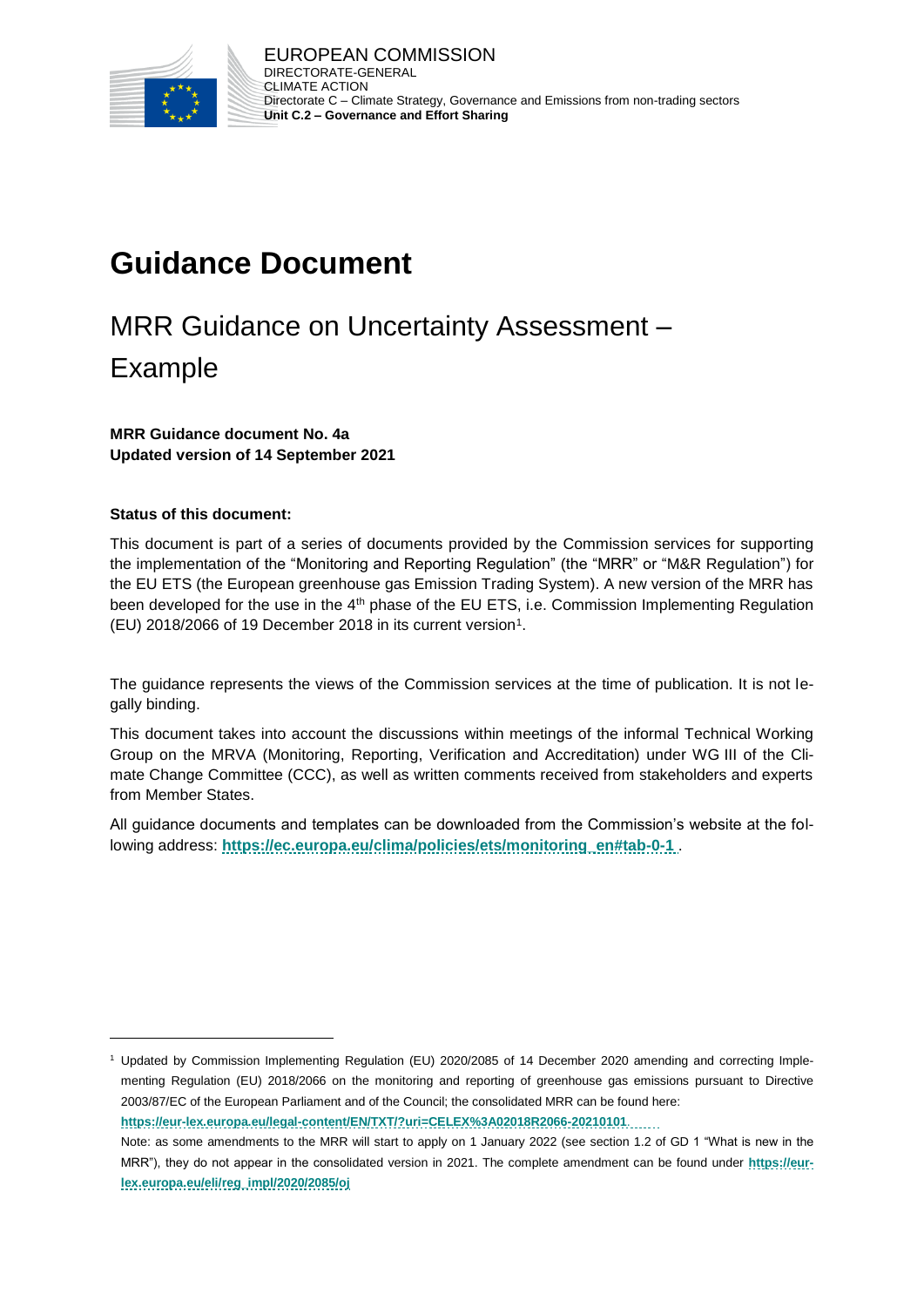## **Version History**

| Date                 | <b>Version status</b>                | <b>Remarks</b>                                                                                                                                      |
|----------------------|--------------------------------------|-----------------------------------------------------------------------------------------------------------------------------------------------------|
| 14 August 2013       | published                            |                                                                                                                                                     |
| September 2016       | For discussion                       | Main changes: Additional example in chapter 3 and<br>reference to further examples in chapter 4                                                     |
| November 2016        | $2nd$ draft for dis-<br>cussion      |                                                                                                                                                     |
| January 2017         | Final updated ver-<br>sion           |                                                                                                                                                     |
| 31 May 2021          | For discussion by<br><b>TWG MRVA</b> | Revision: move from MRR 2012 to MRR 2018, in-<br>cluding its revision in 2020, i.e. revision for use in<br>the 4 <sup>th</sup> phase of the EU ETS. |
| 14 September<br>2021 | Final updated ver-<br>sion           |                                                                                                                                                     |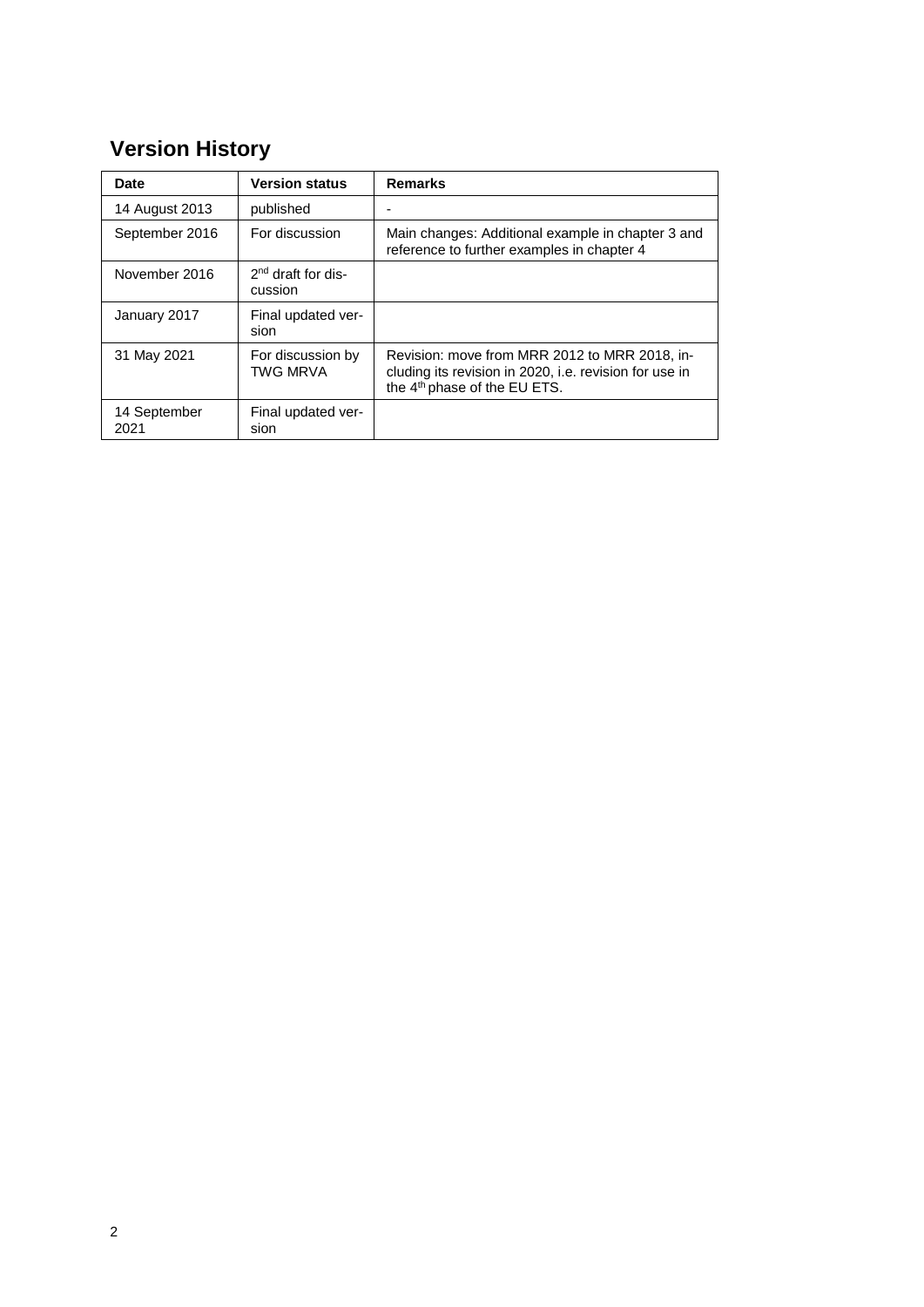## **1 INTRODUCTION**

This document supplements GD 4 "Guidance on Uncertainty Assessment" by presenting examples. For more details on uncertainty assessment in the context of the monitoring and reporting of GHG emissions in the EU ETS, please refer to that guidance document<sup>2</sup>.

Note that operators should not be tempted to copy text from this document, but should always define their monitoring methodology in a very installation-specific way, choosing the most appropriate means of monitoring, with the lowest possible uncertainty and highest robustness against errors.

## **2 INSTALLATIONS WITH LOW EMISSIONS**

This chapter presents an example uncertainty assessment of an "installation with low emissions" pursuant to Article 47 of the Monitoring and Reporting Regulation (hereinafter the "MRR", see footnote **Error! Bookmark not defined.**).

## **2.1 Requirements**

l

Article 47(3) of the MRR exempts installations with low emissions (i.e. with annual emissions < 25,000 t CO2) from having to submit to the competent authority evidence for each source stream or emission source demonstrating compliance with the required uncertainty thresholds. However, this does not exempt them from determining whether they comply with the required tiers. Furthermore, Article 19(1) of the AVR requires verifiers to confirm the validity of the information used to calculate the uncertainty levels.

Pursuant to Article 60(1) all operators are required to "*ensure that all relevant measuring equipment is calibrated, adjusted and checked at regular intervals including prior to use, and checked against measurement standards traceable to international measurement standards, where available, in accordance with the requirements of this Regulation and proportionate to the risks identified.*" For this purpose Article 59(3) of the MRR requires the operator to establish and maintain written procedure(s) for quality assurance of the measurement equipment. Therefore, information about the performance of measurement instruments with respect to the accuracy and reliability of results obtained should be available at every installation. Note that for instruments under national legal metrological control the requirements of Article 60 are often met sufficiently without excessive effort (e.g. the check against traceable international standards is achieved by the official calibration).

In the following section an example for an uncertainty assessment commensurate for a "small installation" (i.e. an "installation with low emissions" pursuant to Article 47 of the MRR) is elaborated. The example installation is described in section [2.2.](#page-3-0) Section [2.3](#page-5-0) contains the exemplar uncertainty assessment.

<sup>2</sup> **[https://ec.europa.eu/clima/sites/clima/files/ets/monitoring/docs/gd4\\_guidance\\_uncertainty\\_en.pdf](https://ec.europa.eu/clima/sites/clima/files/ets/monitoring/docs/gd4_guidance_uncertainty_en.pdf)**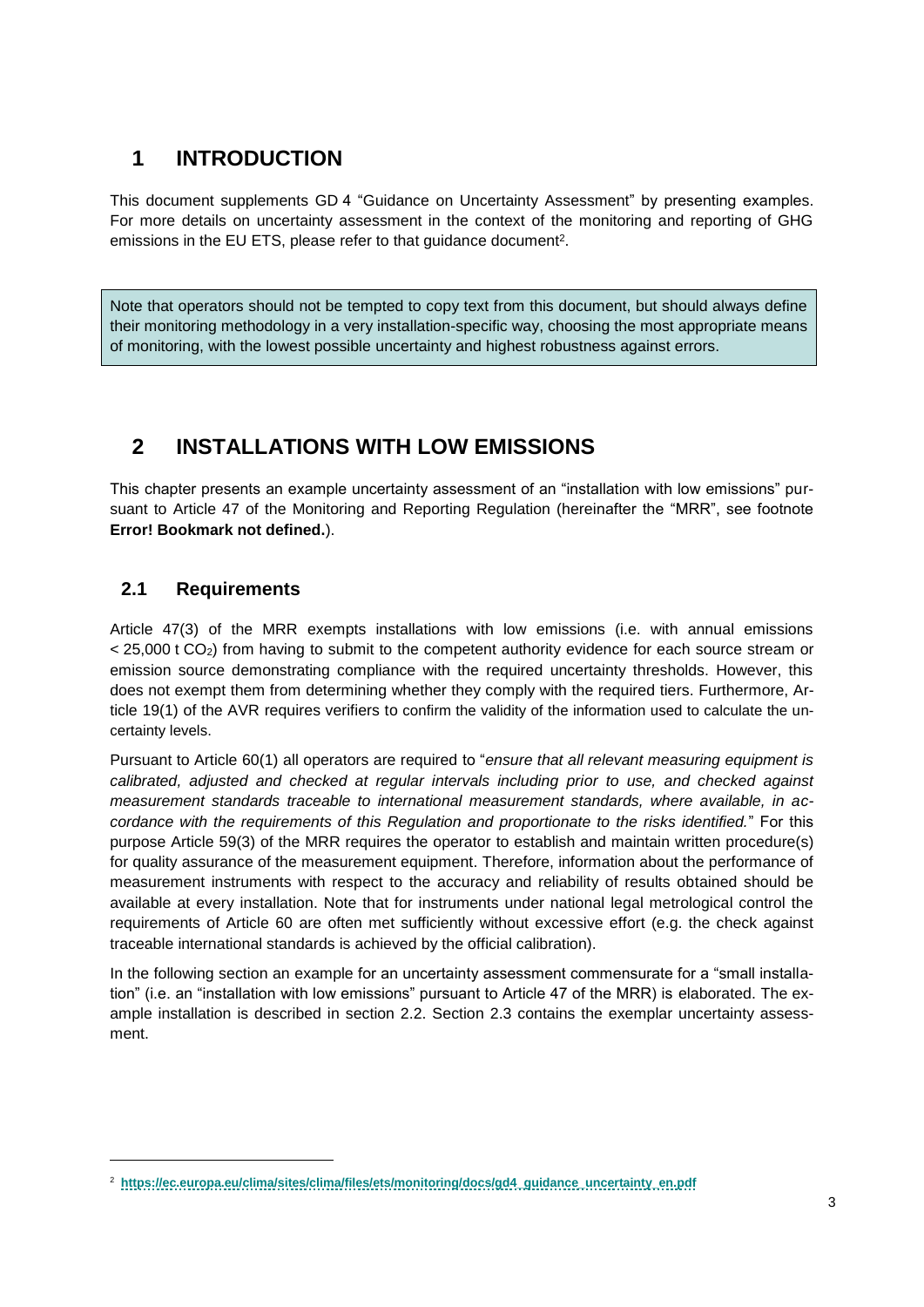### <span id="page-3-0"></span>**2.2 The example installation**

The installation discussed in this chapter is producing bricks and pavers, and is emitting on average 15,000 t CO<sup>2</sup> per year. The following source streams need monitoring:

| <b>Fuel/Material</b> | Category                                                 | <b>Estimated emis-</b><br>sions (t $CO2$ / a) | Minimum monitoring re-<br>quirements for activity data |
|----------------------|----------------------------------------------------------|-----------------------------------------------|--------------------------------------------------------|
| Light fuel oil       | Commercial standard fuel                                 | 6,500                                         | Tier 1 $(\pm 7.5%)$                                    |
| Clay                 | Ceramics: Method A                                       | 8,000                                         | Tier 1 $(\pm 7.5%)$                                    |
| Lignite              | Other solid fuels<br>(pore-forming agent)                | 498                                           | De-minimis                                             |
| <b>Diesel</b>        | Other gaseous and liquid<br>fuels (auxiliary power unit) |                                               | De-minimis                                             |

The methods described for monitoring in this example have been chosen due to their wide-spread use. However, they are examples only and should not be applied in practice without checking whether better methods (more reliable, more accurate etc.) are available.. Operators of an installation with low emissions must apply tiers higher than tier 1 if they can be achieved without additional effort<sup>3</sup>. It is in particular no additional effort to apply a tier higher than tier 1 if the measurement instrument already in use complies with a higher tier, i.e. a higher tier is actually applied.

#### **Light fuel oil:**

In the example this fuel is delivered by trucks and stored in tanks (storage capacity <5%). In the example there are clearly commercial transactions between independent parties. Therefore (as in most similar cases) the measurements used for the trading are subject to national legal metrological control (see Route CO-1 or CT-1 of Guidance Document 4 on Uncertainty). Therefore, **maximum permissible error in service** as allowed by the relevant national legislation can be used.

#### *Background:*

*To show compliance the operator has to demonstrate evidence that the uncertainty threshold of the required tier is not exceeded, e.g. by requesting the trade partner to provide the official calibration certificate/protocol for the volume flow measurement instruments installed on the trucks. This evidence will allow verifiers to confirm the validity of data used to determine the tier which is actually met.*

*Please note that non-compliance here is very unlikely as it can be assumed that even the least stringent requirement set out in the relevant national legislation will ask for an uncertainty lower than 7.5%. Still, a document confirming that this instrument is subject to national legal metrological control is needed.* 

*If the national legal metrological legislation also allows measurement instruments with a higher uncertainty for that purpose, further evidence would be needed. Such evidence may be documents clearly demonstrating which accuracy classes are allowed to be used, e.g. contractual arrangement with the supplier demonstrating that only measurement instruments with certain accuracy classes are to be used.* 

<sup>3</sup> Article 47(6): "*By way of derogation from Article 26(1) and 41(1), the operator of an installation with low emissions may apply*  as a minimum tier 1 for the purposes of determining activity data and calculation factors for all source streams and for determin*ing emissions by measurement-based methodologies, unless higher accuracy is achievable without additional effort for the operator, without providing evidence that applying higher tiers is technically not feasible or would incur unreasonable costs.*"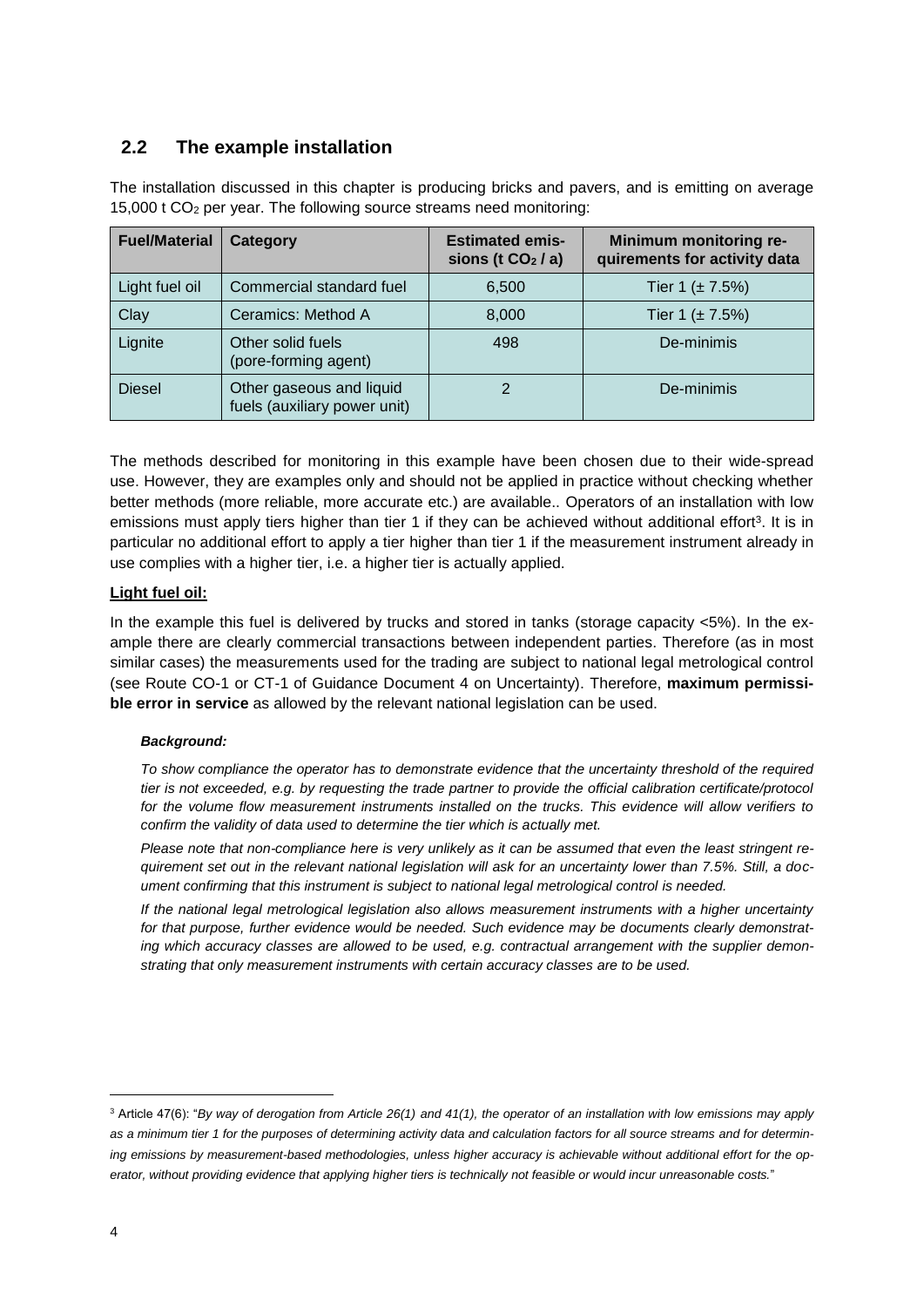#### **Clay:**

l

The clay in the example is gathered from the clay pit directly by the operator. Therefore, no commercial transaction takes place and hence any available measurement instrument used is not subject to national legal metrological control. Still, the operator transports the clay from the pit to the installation by trucks. There is a possibility for those trucks to be weighed on a weighing bridge owned by the operator.

The operator can simplify the uncertainty assessment here if the measurement instrument is used in an environment appropriate for its use specifications ( $\rightarrow$  see Steps 1 to 4, Route CO-2a/2b in Guidance Document 4 on Uncertainty).

#### *Background:*

*For applying the proposed route CO-2a/2b, the operator has to demonstrate that:* 

- *1. Operating conditions regarding relevant influencing parameters are available*
- *2. Operating conditions regarding relevant influencing parameters are met*
- *3. Performing of quality assured calibration procedures*
- *4. Further quality assurance procedures for measuring activity data*

*Please note that compliance with those four steps is also relevant for light fuel oil (see above). However, the obligations for compliance with national legal metrological control will assure that those four steps are met.*

*The application of these steps is demonstrated in the exemplar in section [2.3.](#page-5-0)*

*It is assumed that for this weighing bridge the manufacturer's specifications contain information about the appropriate operating conditions (requirement step 1 met).*

*For demonstrating that the requirements for step 2 are satisfied, the operator could prepare a simple checklist like the table displayed in section [2.3.](#page-5-0)* 

*For demonstrating compliance with steps 3 and 4 to a verifier, the operator has to have in place an appropriate procedure for quality assurance of the measurement equipment and to ensure that all relevant measuring equipment is calibrated, adjusted and checked at regular intervals including prior to use, and checked against measurement standards traceable to international measurement standards (see above the requirements of Articles 58(3) and 59(1)). Please note that there is no exception for any installation to comply with the requirements in those Articles.<sup>4</sup>*

*Although the storage capacity in the example installation is above 5% of the annual used quantity of clay*  and, according to Article 47(5), the operator of an installation of low emission could still claim exemption from *taking stock changes into account in the uncertainty assessment, this example assumes that the operator prefers to include them on grounds of best practice. The consumed quantity of clay is calculated as:*

$$
Q = P - E + (S_{begin} - S_{end})
$$

*Example 7 in section 8.3 of Guidance Document 4 shows how the uncertainty related to the stock changes can be calculated. The operator of the example installation uses this approach, as shown in section [2.3.](#page-5-0)*

*Note that Article 47(5)<sup>5</sup> exempts installations with low emissions to include uncertainties related to stock data in an uncertainty assessment. However, stock data is included in the example to demonstrate how simple the calculation is and how marginal the impact of the associated uncertainty is on the overall uncertainty.*

*For the determination of CO<sup>2</sup> emissions, activity data and all calculation factors must relate to the same state of the material stream, i.e. in particular to the same level of moisture in the case of clay. Therefore, the uncertainty associated with the determination of the moisture content has to be taken into account (see example 3 in section 8.2 of Guidance Document 4 for uncorrelated uncertainties of a product). The MRR refers to the "dry" clay in section 12 of Annex IV but the "moisture content" is not a calculation factor in the MRR. As a* 

Note that complying with those steps is required regardless of the simplification routes being taken.

<sup>5</sup> Article 47(5): "*The operator of an installation with low emissions shall be exempt from the requirement of Article 28(2) to de*termine stock data at the beginning and the end of the reporting period, where the storage facilities are capable of containing *at least 5 % of the annual consumption of fuel or material during the reporting period, in order to include related uncertainty in an uncertainty assessment.*"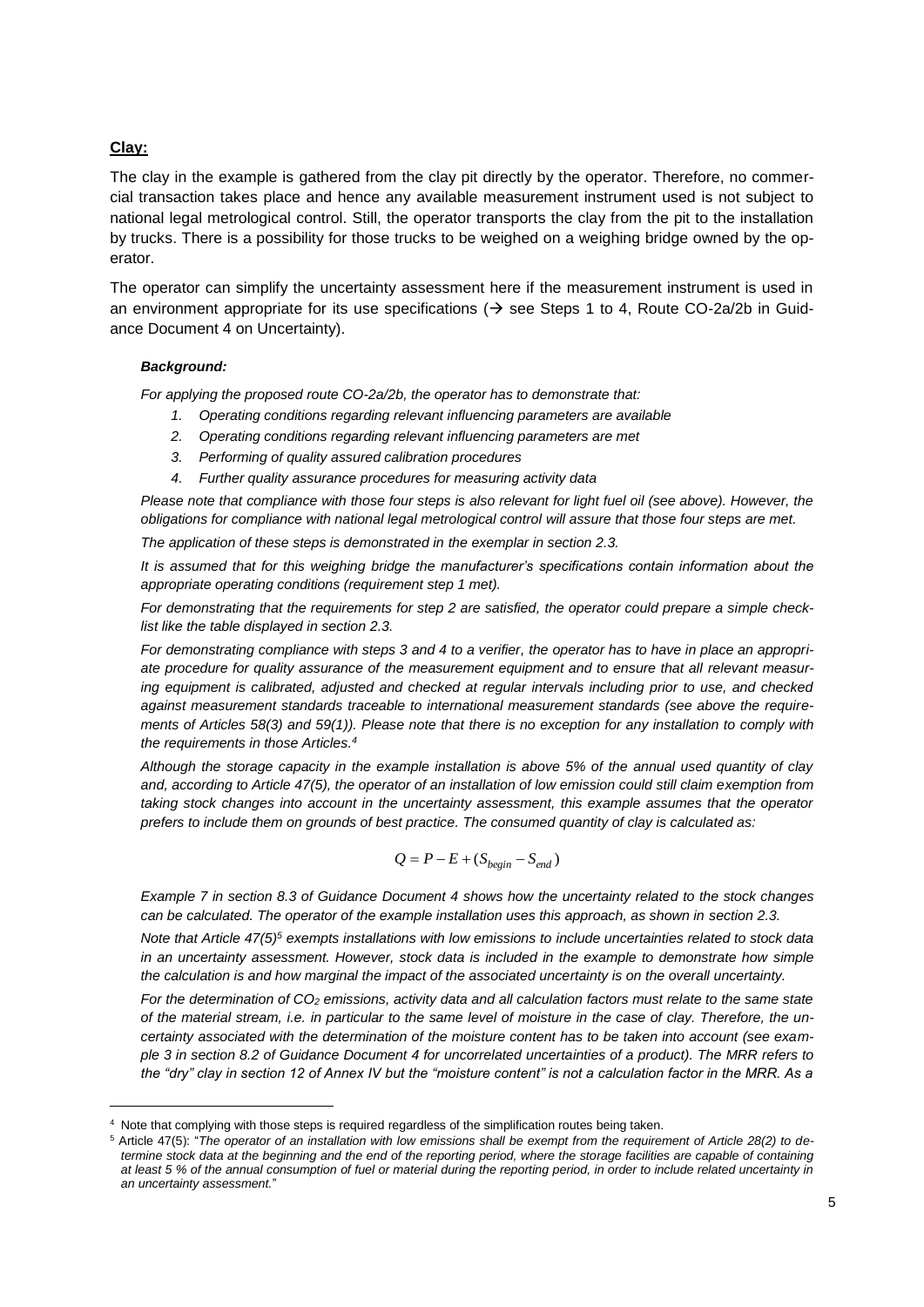*consequence, it has to be taken into account for the determination of the uncertainty of the activity data (see calculation in section [2.3\)](#page-5-0). For the determination of this moisture content as well as for the emission factor laboratory analyses are used, and consequently a sampling plan needs to be in place.* 

#### **Lignite:**

This pore-forming agent is a de-minimis source stream. Therefore, an estimation method may be applied for determining the annual emissions stemming from this source stream. Because this fuel/material is bought on the market by the operator of the installation, invoices may be used to determine the annual activity level. Because the example Member State has not published default values for lignite, which would allow the use of tier 2, emissions are obtained by multiplying the amount lignite used with the net calorific value and emission factor provided in Annex VI of the MRR (Tier 1).

#### **Diesel:**

Diesel is a de-minimis source stream as well. Precise measurement would be demanding (because Diesel is also used for mobile machinery such as truck loaders, fork lifts etc. and therefore, fuel invoices can't be used). For determining the diesel used in the auxiliary power unit an estimation method may be used. In the example a common formula is proposed:

*Activity Data = AOH x CAP x (3600 / 10<sup>9</sup> ) x (1 / NCV)*

*Annual emissions = AD x NCV x EF*

*AOH*....Annual operating hours

*CAP* .... Installed capacity of the auxiliary power unit (kW)

*AD.......Activity data (t)*

NCV ....Net calorific value (TJ/t, taken from e.g. Annex VI or National Inventory, if available)

<span id="page-5-0"></span>*EF* .......Emission factor (t CO2/TJ, taken from e.g. Annex VI or National Inventory, if available)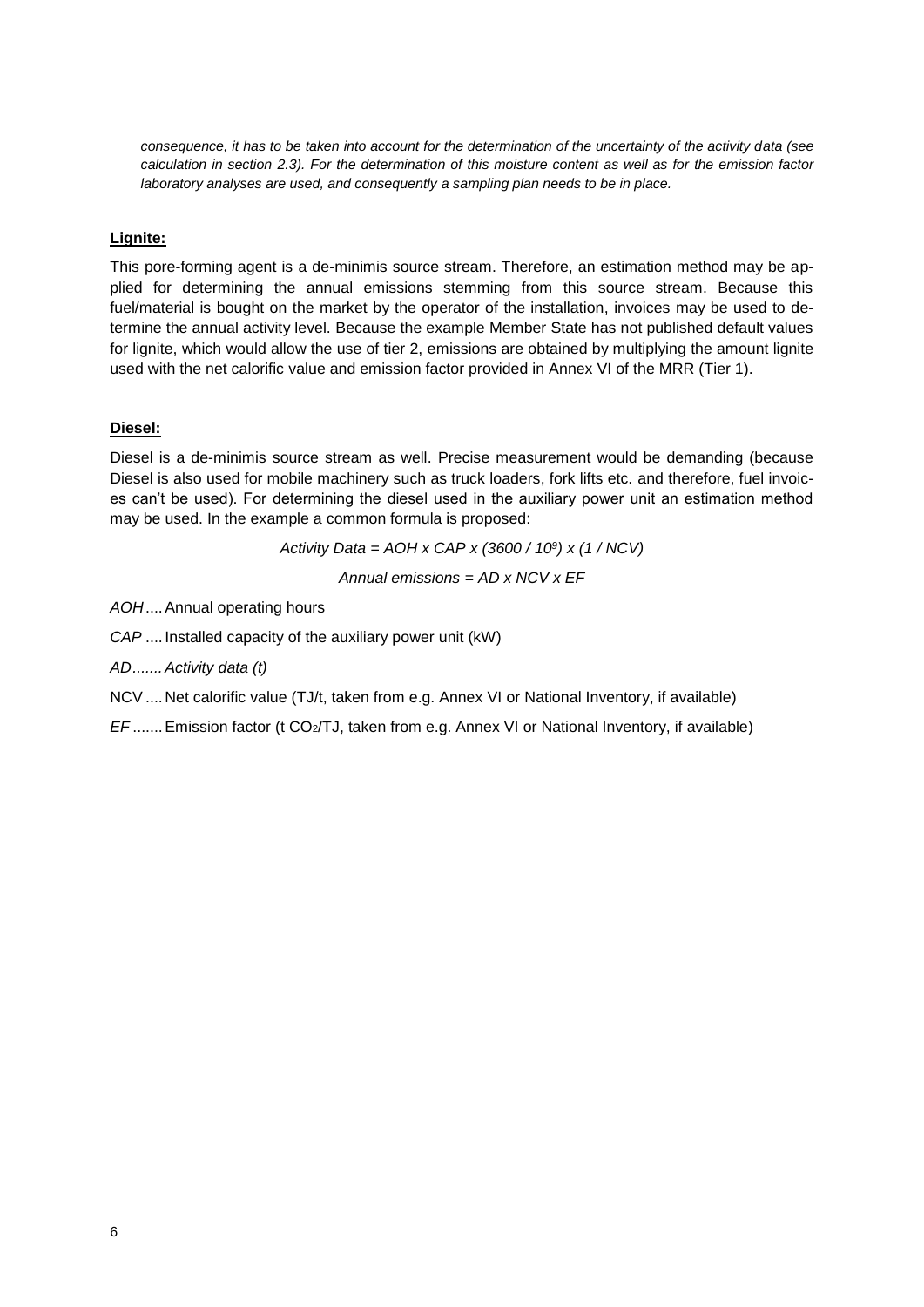### **2.3 Exemplar Uncertainty assessment**

The following exemplar elaborates what the example installation's uncertainty assessment could look like.

#### **Light fuel oil:**

Tier applied for activity data: **Tier 2 (± 5.0%), based on invoices**

Evidence for complying with the tier requirements: *see attached the latest official calibration certificates for the rotor flow meters on the trucks from our three suppliers*

#### **Clay:**

Tier applied for activity data: **Tier 2 (± 5.0%)**, uncertainty achieved = 4.5% (see calculation below)

Evidence for complying with the requirements of the tier: Route CO-2a/2b is used.

"Step 1": *see manufacturer's specification ("MPES ± 4.0%") in the weighing bridge's operating manual; example: see sampling plan for determination of the moisture content of the (raw) clay;*

Error propagation taking into account stock changes:

- storage capacity: 7,000 t,
- (expanded) uncertainty related to stock estimation at end of year (conservative estimate): 10%;
- average annual amount of clay consumed: 125,000 t,
- max. permissible error in service laid down in manufacturer's specifications: 4%<sup>6</sup>;
- **•** uncertainty related to determine the moisture content: 2%

Calculation:

l

$$
u_{wet} = \frac{\sqrt{2 \cdot (U_{stock})^2 + (U_{clay})^2}}{clay\ consumed\ annually} = \frac{\sqrt{2 \cdot (7,000 \cdot 10\%)^2 + (125,000 \cdot 4\%)^2}}{125,000} = 4.08\%
$$
  

$$
u_{dry} = \sqrt{u_{wet}^2 + u_{moisture}^2} = \sqrt{4.08\%^2 + 2\%^2} = 4.5\%
$$

$$
x_1 \in \mathcal{X}_1 \cup \mathcal{X}_2 \cup \mathcal{X}_3 \cup \mathcal{X}_4 \cup \mathcal{X}_5 \cup \mathcal{X}_6
$$

Evidence for complying with the requirements in "Step 2":

Checklist for relevant parameters of the weighing bridge:

| Parameter listed in<br>manufacturer's<br>specifications | Value specified by<br>manufacturer | <b>Actual applied</b><br>ranges/conditions | Compliant? |
|---------------------------------------------------------|------------------------------------|--------------------------------------------|------------|
| Temperature                                             | $-15 - 50$ °C                      | $-15 - 40$ °C                              | Yes        |
| <b>Measurement</b><br>range                             | $2 - 50$ tonnes                    | $10 - 35$ tonnes                           | Yes        |
| <b>Wind speed</b>                                       | $< 20$ m/s                         | $< 15$ m/s                                 | Yes        |

<sup>&</sup>lt;sup>6</sup> Note that in this case the manufacturer's specifications explicitly state that this error refers to "in service" condition taking into account influencing factors during use (aging, corrosion, drift, etc.), this value can be accepted as the MPES.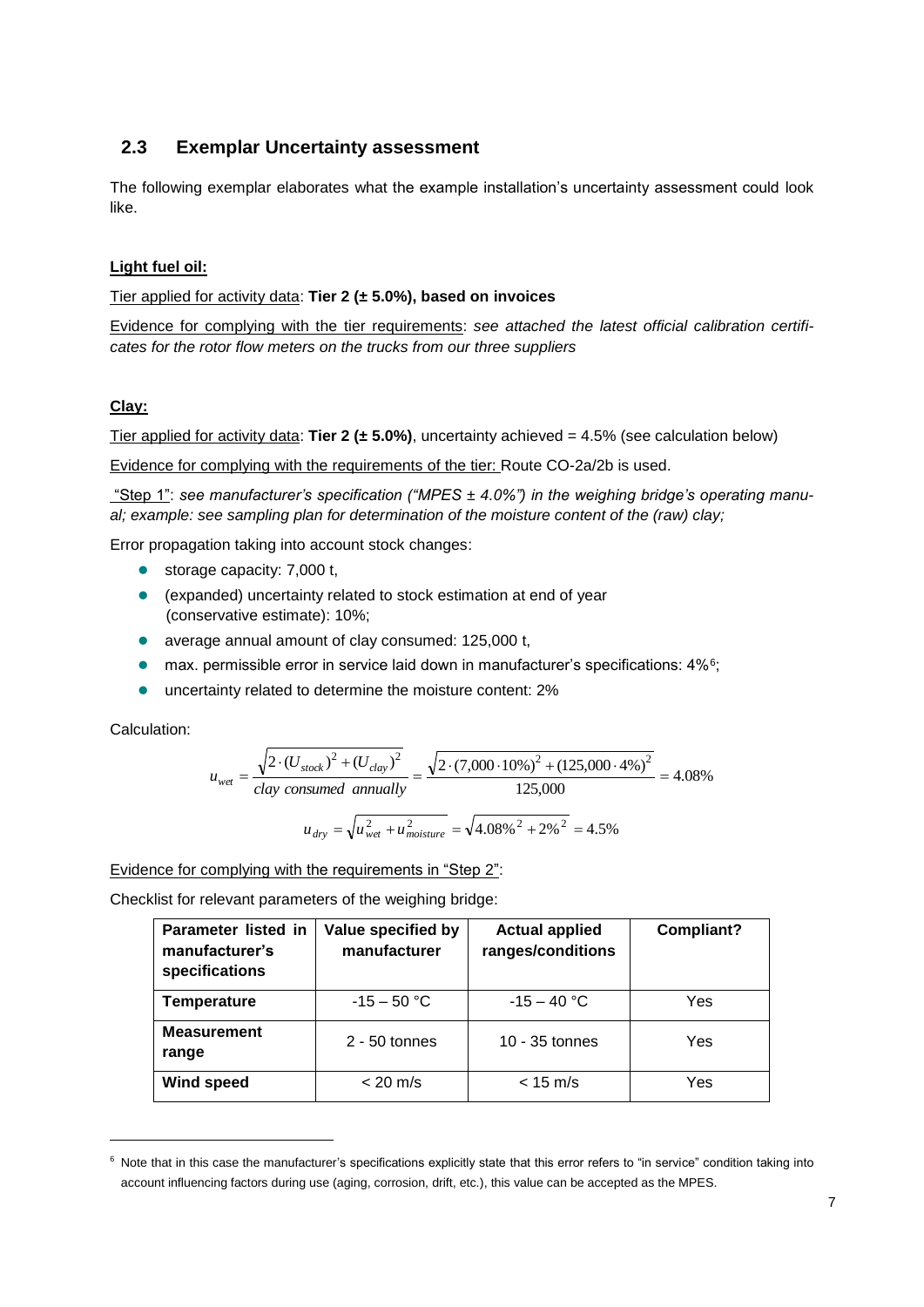| <b>Calibration interval</b> | Every two years | Every two years | res |
|-----------------------------|-----------------|-----------------|-----|
|-----------------------------|-----------------|-----------------|-----|

Evidence for complying with the requirements in "Steps 3 and 4" 7 :

*See attached the latest calibration certificates for the truck weighing bridge WB-XYZ123 and the quality management procedures in section [2.4.](#page-7-0)*

#### **Lignite:**

Tier applied for activity data: **Tier 3 (± 2.5%), based on invoices**

Evidence<sup>8</sup> : *see attached the latest official calibration certificates requested from the trading partners delivering lignite*

#### **Diesel:**

#### Tier applied for activity data: **De-minimis**

<span id="page-7-0"></span>Approach: Emissions are calculated based on the annual operating hours, the auxiliary power unit's installed rated thermal input and the inventory emission factor of Diesel. Conservative estimates of emissions are typically found to be in the range of 1 to 5 t  $CO<sub>2</sub>$  per year.

<sup>7</sup> Steps 3 and 4 require quality assurance (regular calibration) for the measurement equipment to be carried out. This needs to be covered by a written procedure in accordance with Article 59(3), point a). For further reading please consult section 3.1.1.4 of Guidance Document 4 on Uncertainty.

<sup>&</sup>lt;sup>8</sup> Note: If those certificates are not available, activity data can still be determined using invoices. However, without demonstrating compliance with a tier, this would be a no-tier approach. It would be only applicable for de-minimis source streams.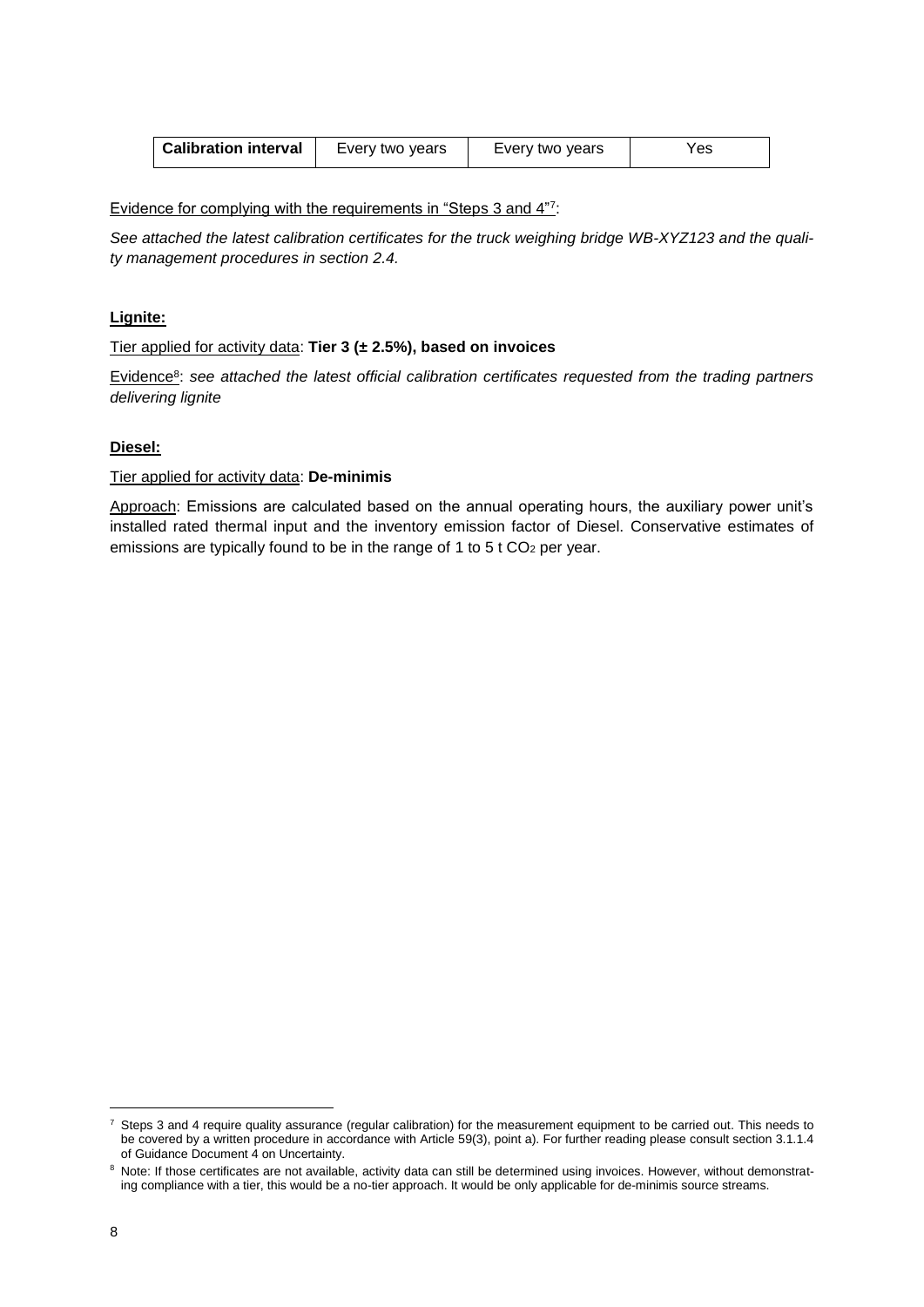### **2.4 Quality management for the example installation**

The procedure required for quality assurance of measurement equipment could be defined as follows:

#### **Example for a procedure (adapted version of procedure in GD1):**

- 1. The installation is normally shut down between December and February. Measurement equipment (including that for EU-ETS) is usually calibrated during that phase.
- 2. Responsible person (deputy manager of O&M) maintains a calendar of appropriate calibration and maintenance intervals for all ETS instruments listed in table 7.b of the monitoring plan. Alert is set to 30 Nov of each year.
- 3. Responsible person (deputy manager of O&M) checks which QM activities are required according to the calendar within the next 4 weeks. As appropriate, he reserves resources required for this task in meetings with the plant manager.
- 4. Calibration and maintenance of ETS instruments is tracked and documented in file "Z:\ETS\_MRV\QM\calibr\_log.xls" electronically and hardcopy: Office HS3/27, shelf 3, Folder identified "QM 27-ETS -nnnn". (nnnn=year). Information documented contains: ID of instrument, date when instrument was installed, last calibration, meter reading after last calibration, laboratory hired for the last calibration, statement of the last calibrations, date until next calibration is due.
- 5. For all measurement instruments for which calibration in that particular year is due the responsible person follows the procedure:
	- a. Responsible person (deputy manager of O&M) orders external experts (calibration institutes).
	- b. Responsible person ensures that QM tasks are carried out on the agreed dates.
	- c. Responsible person keeps records of the above QM activities.
	- d. Responsible person reports back to plant manager on corrective action required. Corrective action is handled under procedure QM 28-ETS

<End of procedure>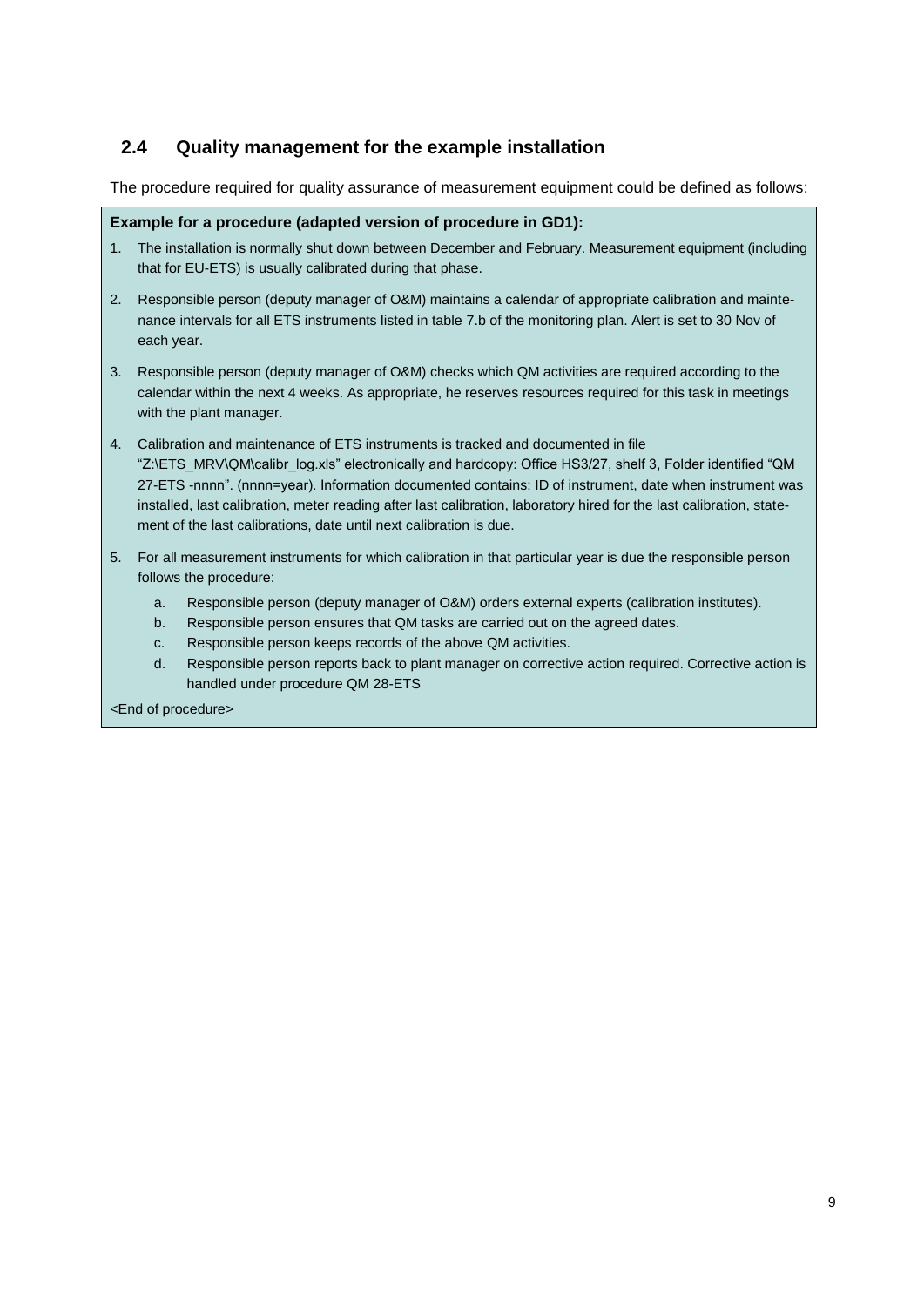The procedure itself, as elaborated above, is a document independent from the monitoring plan. However, a summary of the procedure has to be included in the monitoring plan in a standardised table (section K.22.b of the Commission's Monitoring Plan template). This could be as follows:

| Item according to Article 12(2)                                                                                                                                        | <b>Possible content (examples)</b>                                                                                                                                               |
|------------------------------------------------------------------------------------------------------------------------------------------------------------------------|----------------------------------------------------------------------------------------------------------------------------------------------------------------------------------|
| Title of the procedure                                                                                                                                                 | <b>OM for ETS instruments</b>                                                                                                                                                    |
| Traceable and verifiable reference for<br>identification of the procedure                                                                                              | QM 27-ETS                                                                                                                                                                        |
| Post or department responsible for<br>implementing the procedure and the<br>post or department responsible for<br>the management of the related data<br>(if different) | Q&M office                                                                                                                                                                       |
| Brief description of the procedure                                                                                                                                     | Responsible person maintains a calendar of appropriate calibra-<br>$\bullet$<br>tion and maintenance intervals for all instruments listed in table<br>7.b of the monitoring plan |
|                                                                                                                                                                        | Responsible person checks which QM activities are required. As<br>appropriate, he reserves resources required for this tasks in<br>meetings with the plant manager.              |
|                                                                                                                                                                        | Responsible person orders external experts (calibration institutes<br>$\bullet$<br>and/or service technicians of the manufacturer).                                              |
|                                                                                                                                                                        | Responsible person ensures that QM tasks are carried out on the<br>agreed dates.                                                                                                 |
|                                                                                                                                                                        | Responsible person keeps records of the above QM activities.                                                                                                                     |
|                                                                                                                                                                        | Responsible person reports back to plant manager on corrective<br>action required, if any.                                                                                       |
|                                                                                                                                                                        | Corrective action is handled under procedure QM 28-ETS, if rele-<br>vant.                                                                                                        |
| Location of relevant records and in-<br>formation                                                                                                                      | Hardcopy: Office HS3/27, shelf 3, Folder identified "QM 27-ETS -<br>nnnn". (nnnn=year)                                                                                           |
|                                                                                                                                                                        | Electronically: "Z:\ETS_MRV\QM\calibr log.pst"                                                                                                                                   |
| Name of the computerised system<br>used, where applicable                                                                                                              | MS Outlook calendar, also used for storing documents as attach-<br>ments chronologically                                                                                         |
| List of EN standards or other stand-<br>ards applied, where relevant                                                                                                   | In the instrument list (document ETS-Instr-A1.xls) the applicable<br>standards are listed. This document is made available to the verifier<br>upon request.                      |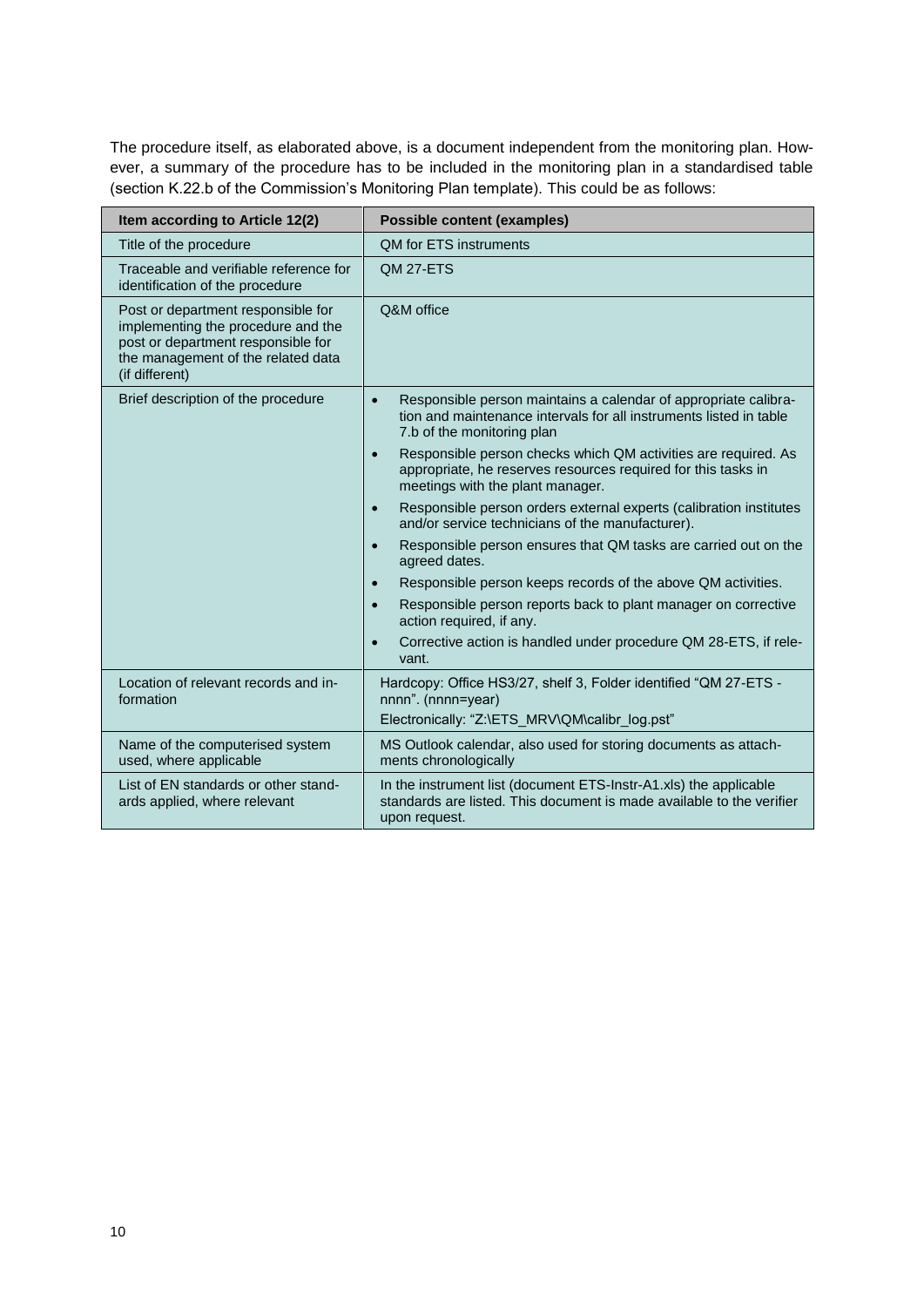## **3 EMISSIONS FROM CATALYTIC CRACKING USING CEMS**

### **3.1 Background information**

Fluid catalytic cracking is used in refineries to convert high-boiling hydrocarbons into lower-molecular weight but higher value products. During this catalytic reaction part of the carbon-containing feedstock forms carbonaceous deposits on the catalyst that causes its inactivation. Therefore, the catalyst has to be regenerated by burning off the deposited carbon using air in a separated reactor, called the regenerator. The carbon in the flue gas formed from this regeneration is converted into  $CO<sub>2</sub>$  either already during the regeneration or during a subsequent post-combustion.

For the monitoring of emissions stemming from catalytic cracker regeneration section 2 of Annex IV states: "*[..] by way of derogation from Article 24 and 25, emissions from catalytic cracker regeneration, other catalyst regeneration and flexi-cokers shall be monitored using a mass balance, taking into account the state of the input air and the flue gas. All CO in the flue gas shall be accounted for as CO2,*  applying the mass relation: t  $CO_2 = t CO^*$  1,571. The analysis of input air and flue gases and the *choice of tiers shall be in accordance with the provisions of Articles 32 to 35. The specific calculation methodology shall be approved by the competent authority.*" This provision clarifies that the determination of emissions from catalytic cracker regeneration in general requires the use of appropriate analytical standards and accredited laboratories following the provisions in Articles 32 to 35.

One way to satisfy those criteria can be by application of continuous emissions monitoring systems (CEMS) following the rules set out in Articles 40 to 46 of the MRR. It has to be noted that the mass balance mentioned in Annex IV, section 2 is not a 'real' mass balance as defined in Article 25 but rather a flue gas volume balance according to Article 43(5)(a). According to Annex IV, section 2, the determination of the annual emissions from the regeneration of catalytic converters from cracking and reforming processes shall be monitored using a balance, taking into account the  $CO<sub>2</sub>$ , CO, NO<sub>x</sub> and SO<sub>2</sub> contents in the flue gas from the regeneration and in the amount of air supplied in accordance with Article 43(5)(a).

For CEMS, the annual emissions of the emitted GHG are calculated by the equation provided in Annex VIII, Section 3, equation 1 of the MRR):

*Emissions* <sub>annual</sub>[*t*] = 
$$
\sum_i GHG
$$
 *conc* <sub>hour i</sub>[*g* / *Nm*<sup>3</sup>] *· flue gas flow*<sub>*i*</sub> [*Nm*<sup>3</sup> / *h*]  $\cdot 10^{-6}$ [*t* / *g*]

where:

*GHG conchour i....... concentrations of GHG in the flue gas flow measured during operation hour i*

*Flue gas flowi........ flue gas flow determined for each hour i*

For each hour i, therefore, the emissions from coke are determined as the product of the GHG conchour i and the flue gas flowi. As the same measurement equipment is usually used throughout the year for each hour i, the uncertainties associated with the emissions calculated for each hour should be treated as correlated (see section 8.2 of Guidance Document 4). Consequently, the uncertainty of the annual emissions is the same as for the emissions of each hour i.

In the subsequent processes, a complete conversion of  $CO$  to  $CO<sub>2</sub>$  is assumed:

$$
E_{total, Coke} = GHG_{conc} \cdot V_{flue, dry}
$$

$$
GHG_{conc} = (a_{\text{CO}_2} + b_{\text{CO}}) \cdot \frac{44.01}{22.41 \cdot 1000}
$$

*Etotal,coke .......overall CO<sup>2</sup> emissions from coke burned off in t CO<sup>2</sup>*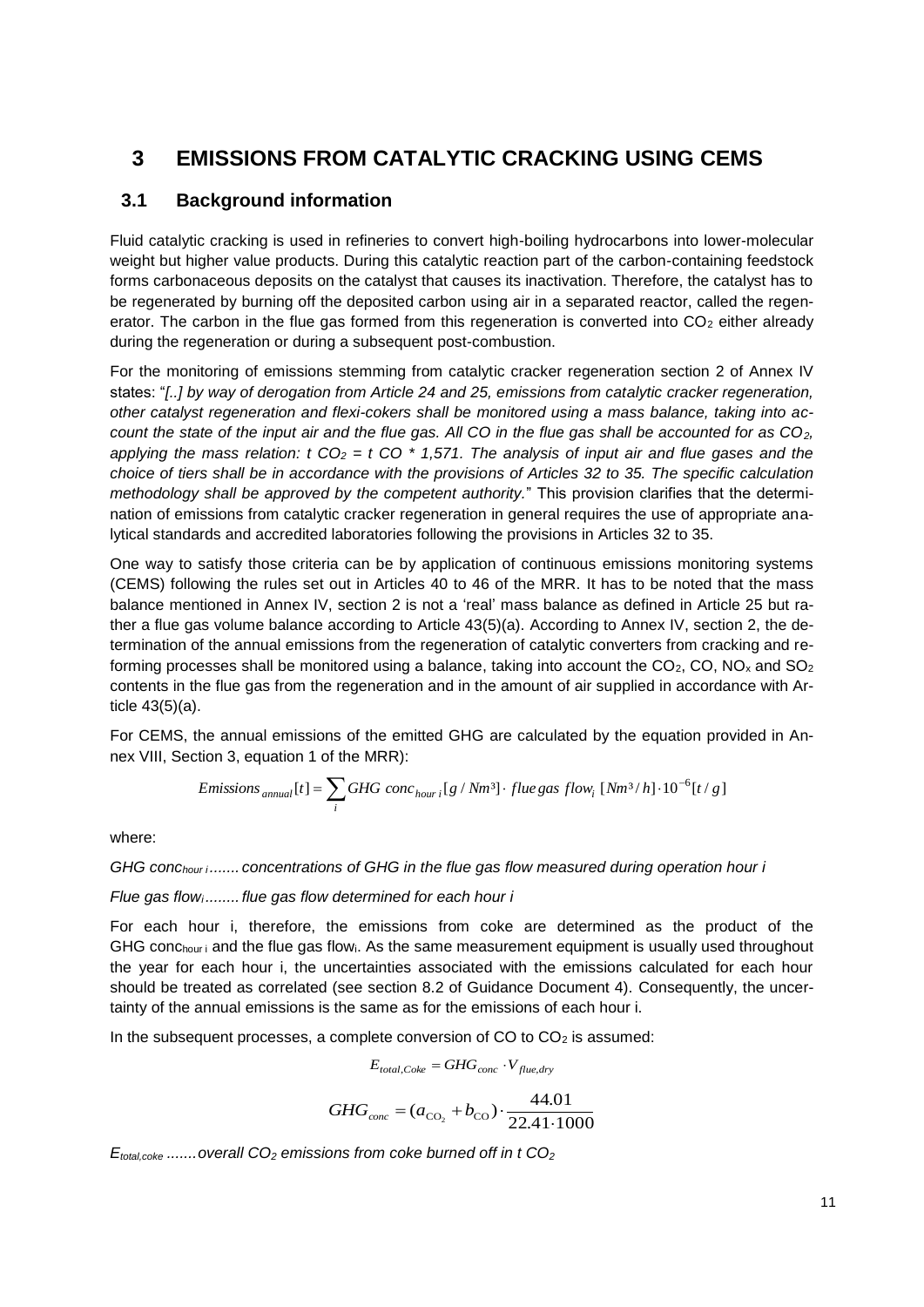*GHGconc.......greenhouse gas (CO2) concentration in the dry flue gas in g/Nm³*

*Vflue,dry..........calculated annual volume of the dry flue gas (see calculation below) in Nm³*

*aCO<sup>2</sup> ..........measured carbon dioxide content in dry flue gas in % by volume*

*bCO ...........measured carbon monoxide content in dry flue gas in % by volume*

The volume flow rate of the flue gas to be used in the equation above is usually not measured<sup>9</sup>, thus it must be calculated by a balance. In the regeneration, the coke-loaded catalyst is regenerated by an air supply and all combustible constituents are converted to  $CO<sub>2</sub>$ ,  $CO$ ,  $H<sub>2</sub>O$ ,  $NO<sub>x</sub>$  and  $SO<sub>2</sub>$ . The calculation of the amount of dry flue gas from the amount of air supplied is done according to the following formula, assuming a constant inert gas content of 79.07% by volume:

$$
V_{\text{flue, dry}} = \frac{79.07}{100 - a_{\text{CO}_2} - b_{\text{CO}} - c_{\text{O}_2} - d_{NO_x} - e_{SO_2}} \cdot V_{\text{air, dry}}
$$

*Vair, dry ..........volume of dry air supplied in Nm³* 

*aCO<sup>2</sup> ..........measured carbon dioxide concentration in dry flue gas in % by volume*

*bCO ...........measured carbon monoxide concentration in dry flue gas in % by volume*

*cO<sup>2</sup> .............measured oxygen concentration in dry flue gas in % by volume*

*dNO<sup>x</sup> ..........measured NO<sup>x</sup> concentration in dry flue gas in % by volume*

*eSO<sup>2</sup> ..........measured SO<sup>2</sup> concentration in dry flue gas in % by volume*

A prerequisite for the balance shown is that coke contains hardly any nitrogen compounds or they are converted into  $NO<sub>x</sub>$  (which is usually the case).

#### **3.2 Determination of the uncertainty**

For source streams the uncertainty thresholds set out in the MRR commonly refer to the determination of activity data. In contrast to that, the uncertainty threshold for emissions from cracking activities relate to the total annual emissions. Therefore, the uncertainty of Etotal,coke has to be assessed and compared against the thresholds of the required tier listed in table 1 of Annex II of the MRR.

As  $E_{total,ooke}$  depends on two input quantities,  $V_{flue, dry}$  and the  $GHG_{conc}$ , the uncertainty associated with these two components has to be assessed:

$$
V_{\text{flue, dry}} = \frac{79.07}{100 - a_{\text{CO}_2} - b_{\text{CO}} - c_{\text{O}_2} - d_{\text{NO}_x} - e_{\text{SO}_2}} \left( \frac{\mathbf{A}}{V_{\text{air, dry}}} \right)
$$

$$
GHG_{conc} = \left( a_{\text{CO}_2} + b_{\text{CO}} \right) \frac{44.01}{22.41 \cdot 1000}
$$

#### Step 1: determination of the uncertainty of V<sub>flue,dry</sub>

In order to determine the flow rate of the dry flue gas, Vflue,dry, The volume flow of dry air at standard conditions (Vair, dry) is needed as well as the composition of the components in the flue gas, namely the concentrations of CO2, CO, O2, NO<sup>x</sup> and SO2.

<sup>&</sup>lt;sup>9</sup> However, if measured, Article 42(1) requires methods based on EN ISO 16911-2 (Stationary source emissions - Manual and automatic determination of velocity and volume flow rate in ducts)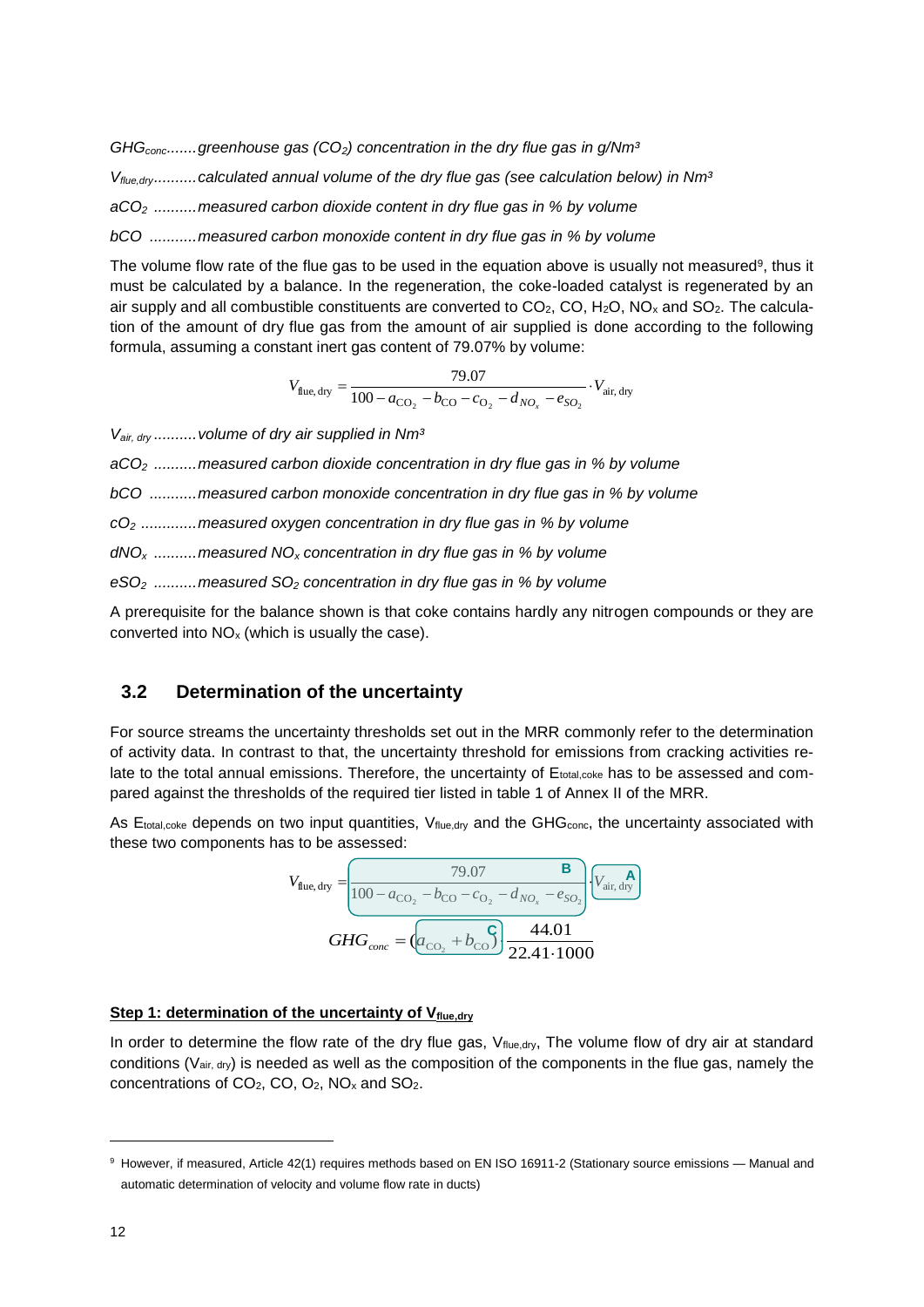#### Step 1.1: uncertainty item A (Vair, dry):

l

Vair, dry is not measured directly. What is measured is the volume flow of the air supplied at operating conditions and at wet state. So in order to convert this parameter into the volumetric flow of dry air at standard conditions the measurements have to be corrected for temperature, pressure and water vapour content. Therefore, the uncertainty associated with the parameter  $V_{air, dry}$  can be calculated as the product of uncorrelated input quantities from the measuring uncertainties of the air flow, the temperature, the pressure and the water vapour content using the following equation as independent uncertainties of a product (see example 3 in section 8.2.1 of Guidance Document 4):

$$
u_{V_{air, dry}} = \sqrt{u_{V_{air, measured}}^2 + u_T^2 + u_p^2 + u_w^2}
$$

Each parameter would be determined using appropriate standards, respectively, which also cover the determination of associated uncertainties. Let's assume the relative uncertainty of each parameter is as follows:

| <b>Parameter</b>       | Relative uncertainty ui     |  |
|------------------------|-----------------------------|--|
|                        | (expanded at the 95% confi- |  |
|                        | dence level)                |  |
| Vair, measured         | ± 2.0%                      |  |
| Temperature T          | ± 0.5%                      |  |
| Pressure p             | ± 0.5%                      |  |
| Water vapour content w | $+1.5%$                     |  |

Using these figures in the formula above leads to an uncertainty related to  $V_{air, dry}$  of  $±2.6\%$ .

#### Step 1.2: uncertainty item B (component concentrations in the flue gas):

Out of the five parameters in the denominator of term B,  $CO<sub>2</sub>$  and CO usually show by far the highest concentrations. The concentration of  $NO<sub>x</sub>$  and  $SO<sub>2</sub>$  are always very low compared to  $CO<sub>2</sub>$  and CO. Therefore, related uncertainties are negligible and can be omitted from the uncertainty assessment without any significant impact on the result. It has to be noted that  $O<sub>2</sub>$  can also be ignored if the measurement is performed *in front* of the CO post combustion unit. However, it cannot be ignored if the measurement is performed *after* the CO post combustion unit.

The concentration of CO<sub>2</sub> and CO is determined while emitted from the stack. The applicable standard for the continuous emissions monitoring system (CEMS)<sup>10</sup> is EN ISO 14181 which also covers the determination of the associated measurement uncertainty of the concentration.

Let's assume the resulting uncertainties of the  $CO<sub>2</sub>$  and CO concentrations obtained by CEMS are as follows:

| <b>Parameter</b>                         | Relative uncertainty u <sub>i</sub> | Absolute <sup>11</sup> uncertainty Ui (= $x_i^*u_i$ ) |
|------------------------------------------|-------------------------------------|-------------------------------------------------------|
| (x <sub>i</sub> , upper end of the meas- | (expanded at the 95% confidence     | (expanded at the 95% confidence                       |
| ured range)                              | level)                              | level)                                                |
| $CO2: 16$ <sub>Yovol</sub>               | $± 3.0\%$                           | $± 0.48$ vol $%$                                      |
| $CO: 2\%$ <sub>vol</sub>                 | $± 3.0\%$                           | $±0.06$ vol $%$                                       |

<sup>&</sup>lt;sup>10</sup> For CEMS measurement of GHGs Guidance Document 7 provides further guidance on the application of EN ISO 14181 in the EU ETS.

<sup>11</sup> Note that despite figures given in percentages these are labelled as *absolute* uncertainties as they indicate percentage points related to the parameter concentration. For instance, using the figures in the table the concentration of  $CO<sub>2</sub>$  would be 16% ± 0.48%, i.e. between 15.52% and 16.48% at the 95% confidence level.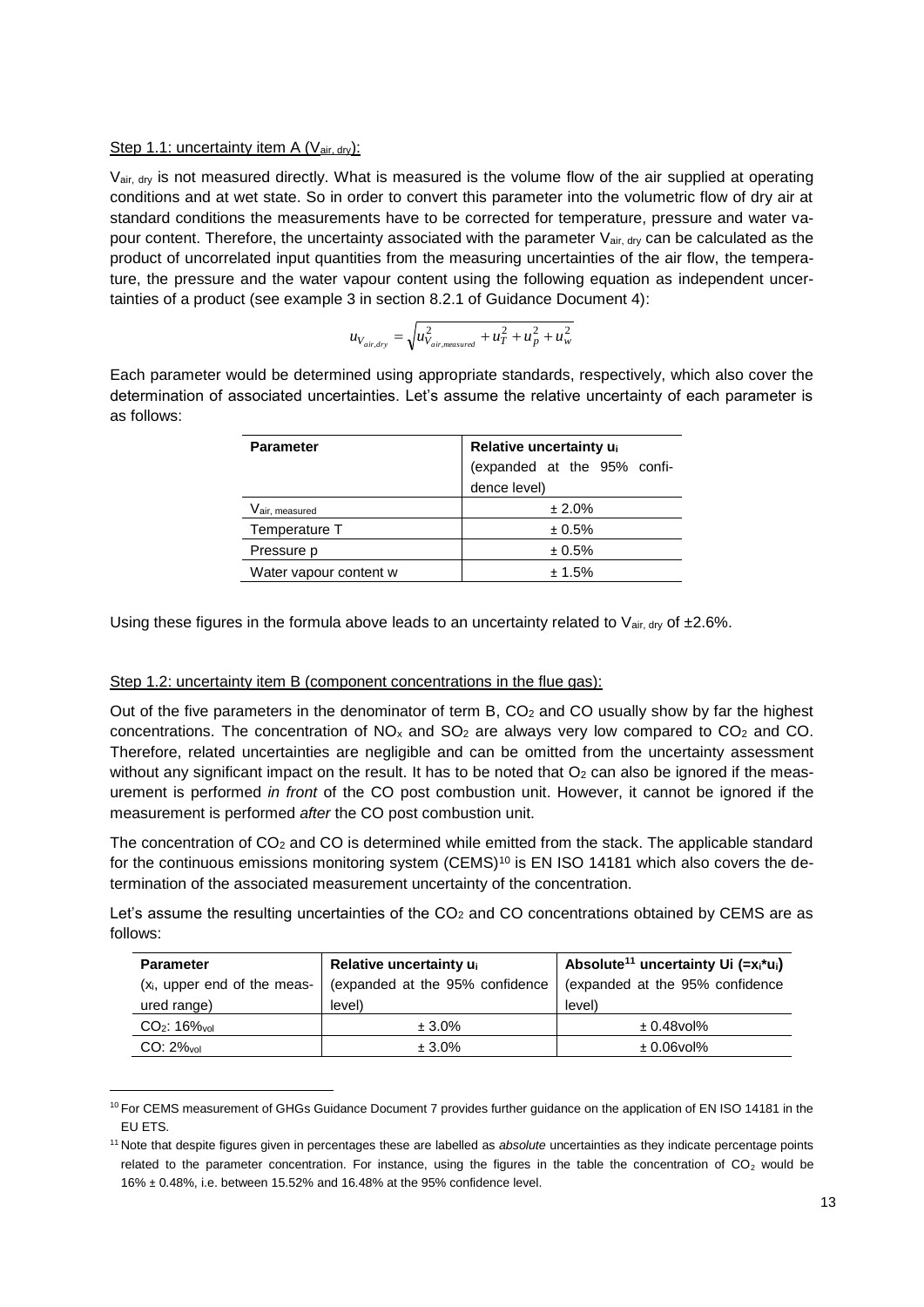The uncertainty is determined using the following equation as independent uncertainties of a sum<sup>12</sup> (see example 2 in section 8.2.1 of Guidance Document 4):

$$
u_{\text{GHG}_{\text{conc}}} = \frac{\sqrt{U_{CO_2}^2 + U_{CO}^2}}{100 - a_{CO_2} - b_{CO}} = \frac{\sqrt{0.48\%^2 + 0.06\%^2}}{82\%} = 0.6\%
$$

Using these figures leads to an uncertainty related to the measurement of the concentrations of the flue gas components of  $±0.6\%$ .

#### Step 1.3: combined uncertainty of Vflue,dry:

The combined uncertainty of  $Y<sub>flue, dry</sub>$  is 2.7% as determined by using again the formula for independent</u> uncertainties of a product:

$$
u_{V_{flue, dry}} = \sqrt{u_{V_{air, dry}}^2 + u_B^2} = \sqrt{2.6\%^2 + 0.6\%^2} = 2.7\%
$$

#### **Step 2: uncertainty item C (GHGconc):**

The combined uncertainty of GHG<sub>conc</sub> can then be determined using the following formula for independent uncertainties of a sum (see example 2 in section 8.2.1 of Guidance Document 4):

$$
u_{\text{GHG}_{\text{conc}}} = \frac{\sqrt{U_{CO_2}^2 + U_{CO}^2}}{a_{CO_2} + b_{CO}} = \frac{\sqrt{0.48\%^2 + 0.06\%^2}}{18\%} = 2.7\%
$$

Using the figures from the table in step 1.2 leads to an uncertainty related to the GHG concentrations of  $+2.7\%$ .

#### **Step 3: overall (combined) uncertainty of Etotal,coke:**

The uncertainty related to **E**<sub>total,coke</sub> is calculated as independent uncertainty of a product as follows:

$$
u_{E_{total, coke}} = \sqrt{u_{V_{flue, dry}}^2 + u_{\text{GHGcone}}^2} = \sqrt{2.7\%^2 + 2.7\%^2} = 3.8\%
$$

The overall uncertainty of  $E_{total,code}$  is  $\pm 3.8\%$ . Note that because expanded uncertainties were used in each step, this overall uncertainty also corresponds to the expanded uncertainty, i.e. the uncertainty at the 95% confidence level as required by the MRR. This value of 3.8% has to be compared against the tier thresholds in table 1 of Annex II of the MRR.

<sup>&</sup>lt;sup>12</sup> Note that this formula is not fully correct here as parameters are in the denominator which leads to different results when calculating partial derivatives. However, the formula used is simpler but still provides very similar results. Furthermore, it is assumed that uncertainties associated with the concentrations of  $CO<sub>2</sub>$  and  $CO$  are uncorrelated. However, if e.g. the same equipment (analyser, sampling system, etc.) is used or measurements are performed simultaneously, these assumptions may not be valid and uncertainties would have to be treated as correlated, thus higher uncertainties.